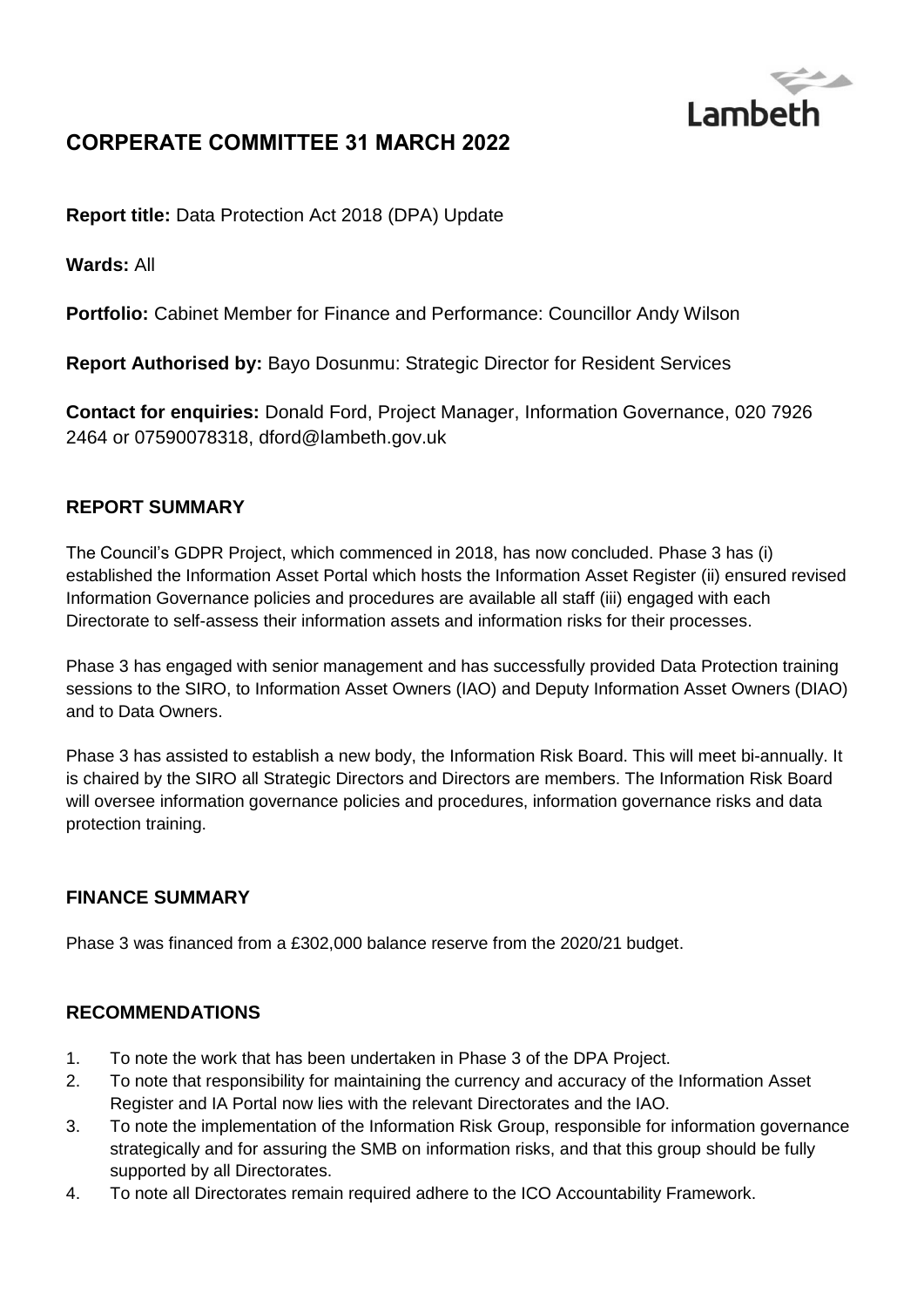## **1. CONTEXT**

### **Information Governance**

- 1.1 In October 2021 Information Governance was transferred from Legal Governance to Resident's Services. From 1 April Information Governance will consist of the Head of Information Governance/Data Protection Officer and a Senior Information Officer.
- 1.2 Information Governance will continue to be responsible for providing legal advice on data protection, including advice on policies and procedures, dealing with data breaches, advice on data sharing and Data Protection Impact Assessments.
- 1.3 In relation to subject access requests (SARs) from April 2022 the Corporate Complainants Unit will assume the responsibilities previously assigned to the IG SAR Officer. In particular: providing appropriate staff training, managing the SAR Improvement Group and Housing SAR Improvement Groups, responding to the ICO, and coordinating customer internal reviews and holding weekly meetings with Capita to discuss outstanding SAR issues.

### **Phase 3 Project**

- 1.4 The Data Protection Phase 3 project began in May 2021 and has delivered the following:
	- a. a review of the Council's existing Information Governance Framework;
	- b. review and revision of Information Governance policies and procedures;
	- c. adoption and publication of the revised information Governance policies and procedures;
	- d. the IA Portal as a permanent IAR solution and Record of Processing Activities;
	- e. provided training is provided to all those with specific data protection roles;
	- f. continue to identify and regularise Data Sharing and Data Processing Agreements; and,
	- g. engagement with the Council's Digital Records Programme.

## **The Information Asset Register and Information Asset Portal**

- 1.5 Ownership of the Information Asset Register lies with the Directorate and their IAOs, supported by the Deputy IAOs and Data Owners across. The master version of the IAR and IA portal is owned and managed by the Performance & Business Improvement team. Ongoing support and guidance will be provided by Information Governance.
- 1.6 Each Directorate will carry out an annual review of information assets and processes within their remit and ensure the IAR remains accurate and in compliance with regulatory requirements specified by the ICO. Phase 3, in conjunction with the Council's Technical Data Architect, created guidance as to the functionality and the appropriate use of the portal. This guide is published on the Information Governance communications site.

### **Information Governance Risk Management**

- 1.7 Bayo Dosunmu (Strategic Director of Resident Services) is established as the Council's Senior Information Risk Owner (SIRO). The DPO/Head of Information Governance reports to the SIRO on information risks and information issues affecting or likely to affect the Council on a regular basis or as required.
- 1.8 A new Information Risk Management Policy has been approved and is available on the Information Governance communication site. A copy of the said policy is attached at Appendix A.
- 1.9 An Information Risk Group has been instigated. Chaired by SIRO and attended by Strategic Directors, its role is to develop, shape, assure and approve Information Governance strategic developments and to be responsible for assuring the SIRO and SMB on information governance risk management and compliance. A copy of the Group' terms of reference is attached at Appendix B.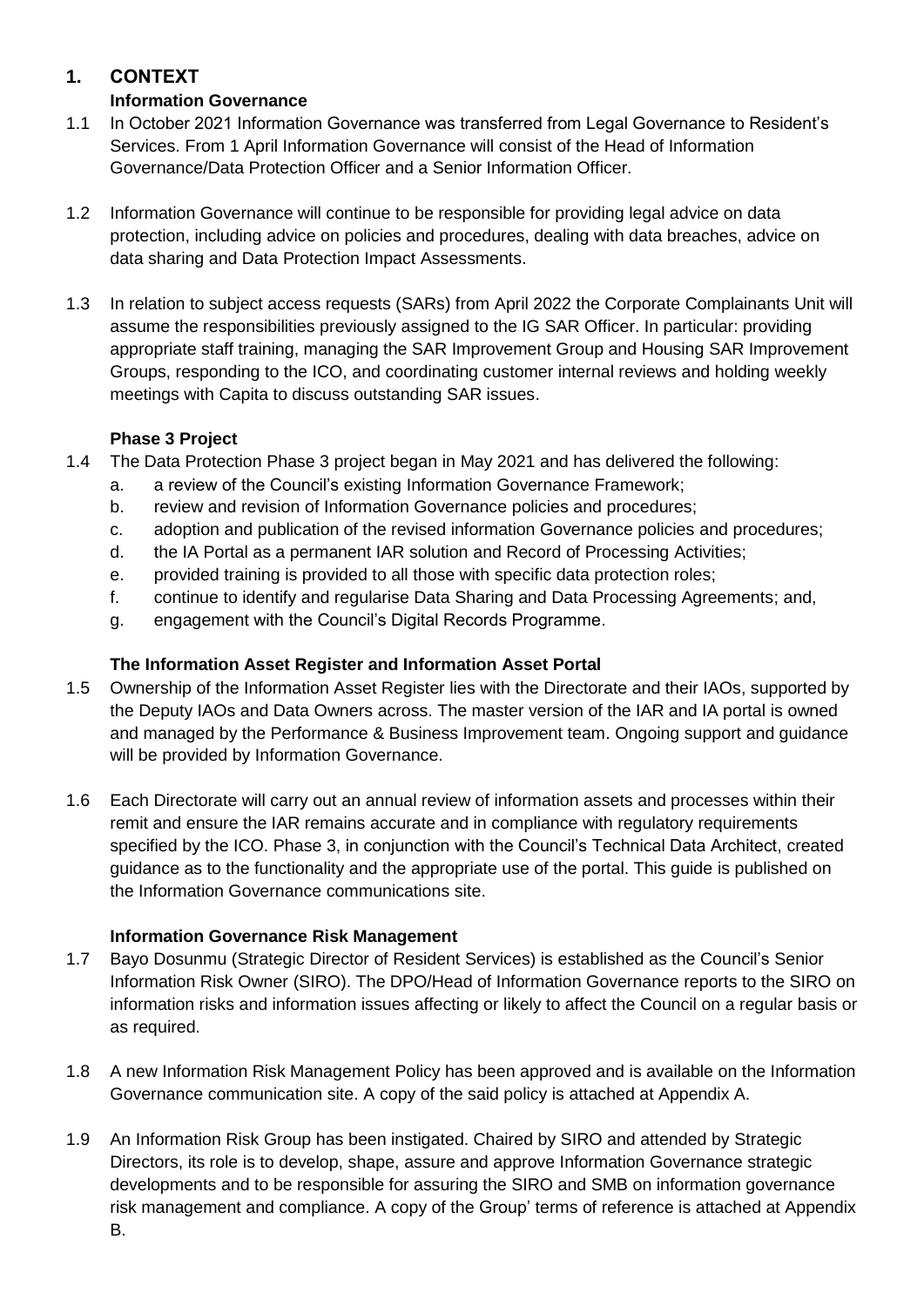1.10 In relation to digital inclusion issue raised the previous meeting on 7 October 2021 the Committee's attention is drawn to the Council's March 2021 Digital Strategy (link appears in Background Information below) and the services made available by Resident Services in this regard. A report on the issue of digital inclusion is attached at Appendix C.

### **Data Protection Training**

- 1.11 Phase 3 has provided role-based training to IAOs (Strategic Directorates) and DIOA (service Directors). All available IAOs and DIOAs attended a session. Information Governance will continue to provide updates and training to the SIRO on a regular basis. In addition, Phase 3 has provided training to Data Owners (typically Heads of Service) on the IAR and IA Portal.
- 1.12 The current Data Protection Essentials Training, launched in August 2020, is the Council's annual data Protection Training for staff and members. Completion rates across Lambeth as measured on 8 March 2022 stood at 48% and a further 19% of staff have commenced the training. This includes agency staff. This is supported by monthly completion reporting from Learning & Development into the Strategic Directors to monitor completion at Directorate level.
- 1.13 The table below shows the completion level of the Data Protection Essentials Training per Directorate on 8 March 2022 based on information provided by Learning & Development:

| <b>Directorate</b>          | <b>Total Staff</b> | <b>Completed</b> | $\frac{0}{0}$    | In              | $%$ In          |
|-----------------------------|--------------------|------------------|------------------|-----------------|-----------------|
|                             |                    |                  | <b>Completed</b> | <b>Progress</b> | <b>Progress</b> |
| <b>SG &amp; Opportunity</b> | 215                | 145              | 67%              | 33              | 15%             |
| Legal & Governance          | 189                | 127              | 67%              | 20              | 11%             |
| <b>Adults and Health</b>    | 493                | 283              | 57%              | 108             | 22%             |
| Finance &                   | 364                | 195              | 54%              | 95              | 26%             |
| Investment                  |                    |                  |                  |                 |                 |
| <b>Resident Services</b>    | 1301               | 663              | 51%              | 221             | 17%             |
| <b>Strategy &amp; Comms</b> | 41                 | 13               | 32%              | 9               | 22%             |
| <b>Children's Services</b>  | 754                | 181              | 24%              | 150             | 20%             |
| <b>TOTAL</b>                | 3357               | 1607             | 48%              | 636             | 19%             |

#### **The ICO Accountability Framework**

1.14 Accountability is one of the key principles in data protection law. To demonstrate compliance with the Data Protection Act Lambeth Council uses the ICO's the Accountability Framework.

#### **Next Steps**

- 1.15 Prior to the next Information Risk Group meeting on 21 April 2022 Information Governance will provide to the Group an update on the implementation of the revised Framework and advise on any changes or improvements required.
- 1.16 The Information Risk Group is to meet on 21 April 2022 and review information governance risks, consider any recommended changes to the Framework and compliance with the Framework.

### **2. PROPOSAL AND REASONS**

- 2.1 It is proposed as follows:
	- a. that all Directorates are to maintain the Information Asset Register from the services under their remit; and,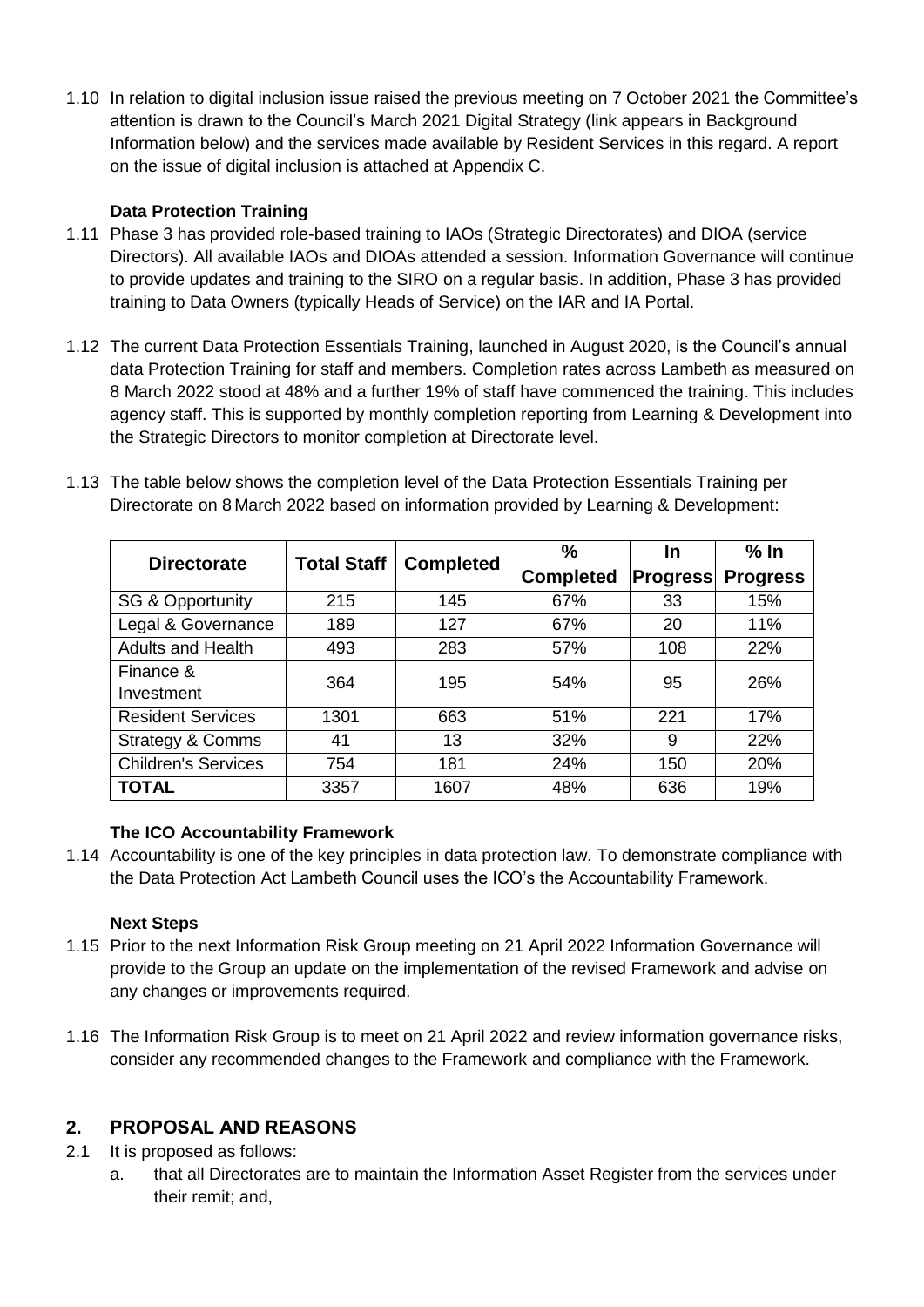- b. that the work currently undertaken by the Information Risk Group is noted and is to be fully supported by all Directorates across the Council.
- 2.2 The reasons for these decisions to endorsed are as follows:
	- a. the Information Asset Register and Information Portal are required to enable the Council to comply with the Data Protection Act 2018 and UK GDPR Article 30; and,
	- b. the Information Risk Group is a body that enables senior management to monitor, review and action data protection issues and information risk regularly and to be responsible for relevant policies and procedures.

### **3. FINANCE**

3.1 Phase 3 was financed from a £302,000 balance reserve from the 2020/21 budget. Staffing costs were for Project Manager at PO3 and, for six months, one Project Officer at PO2.

## **4. LEGAL AND DEMOCRACY**

- 4.1 The Council is addressing Data Protection Act 2018 (DPA) principles and legal requirements (such as personal data recordkeeping and risk mitigation). An Information Governance Framework is in place and as part of business as usual the IG Team ensures that breaches are investigated and advice, training and assistance is provided to departments. Enforcement actions by the Information Commissioner's Office could result in severe penalties to the Council, in addition to incurring reputational damage.
- 4.2 The Information Governance Framework is required to address identified risks and compliance with data protection principles and assist in enabling the Council to continue to satisfy the requirements of the NHS toolkit. By adequately staffing the Information Governance team will be to handle business as usual activities in addition to addressing urgent compliance issues.
- 4.3 There were no further comments from Democratic Services.

## **5. CONSULTATION AND CO-PRODUCTION**

- 5.1 The Council's Risk Manager was consulted regarding information risks and any evidence of a lack of compliance.
- 5.2 The Council's Enterprise Architect was consulted regarding to the IA Portal.
- 5.3 The Senior Information Responsible Owner ("SIRO") has been informed of the known risks. Relevant internal and external consultation has been undertaken in relation to the project deliverables. Some of the points of consultation are outlined here:
	- a. meeting with Information Asset Owners and Deputes to discuss their issues and lessons learnt;
	- b. using ICO website for consultation; and,
	- c. IG officers are members of Information Governance for London (IGfL) group, a group of London Boroughs dealing with Information Governance and Data Protection issues.

### **6. RISK MANAGEMENT**

6.1 Aside from the cyber security risk there are no current high risks related to Information Governance on the Corporate Risk Register.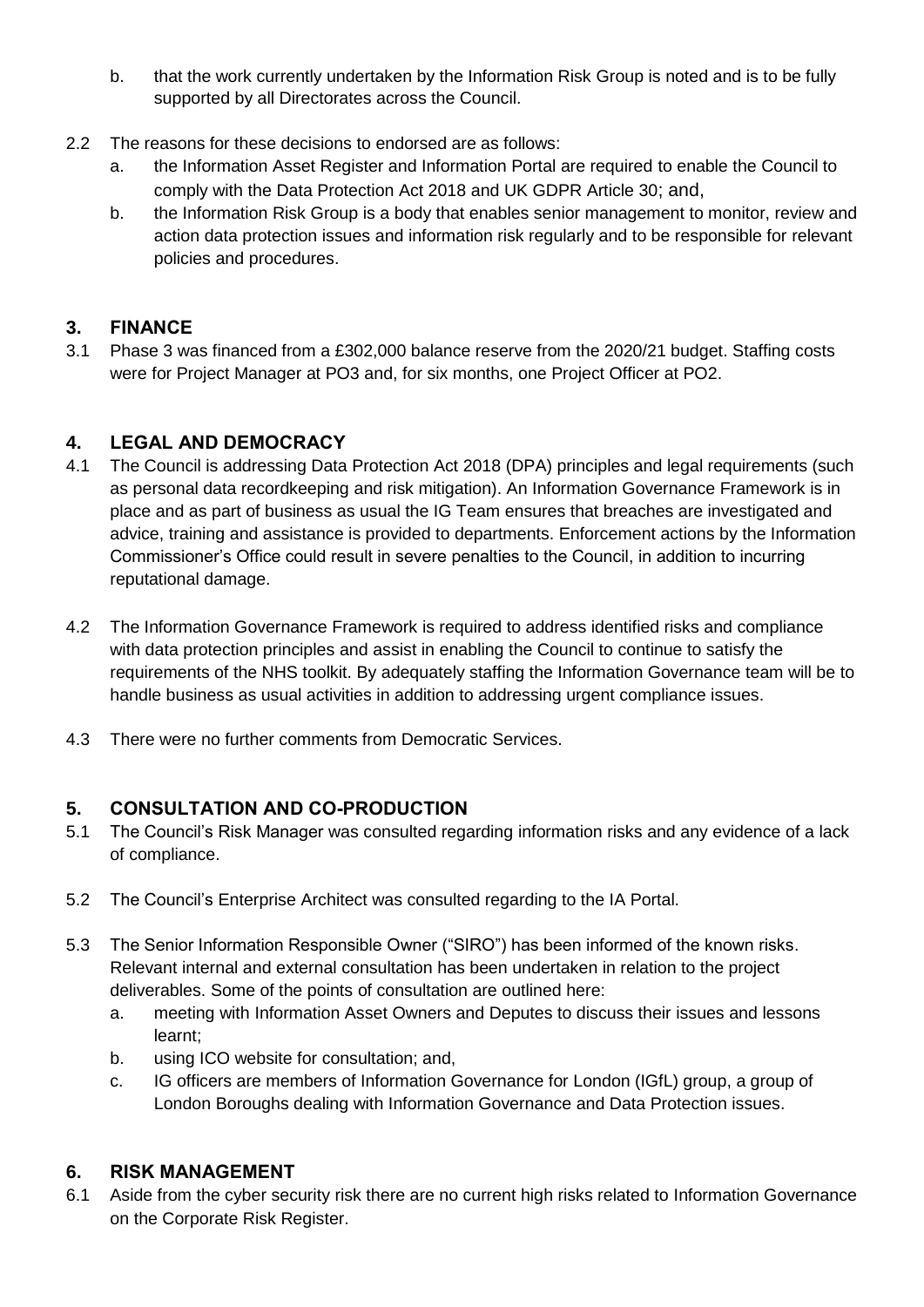- 6.2 The response to the cyber security risk is addressed in the Council's Corporate Risk Management report whose presentation will precede this report.
- **7. EQUALITIES IMPACT ASSESSMENT** Not applicable.

#### **8. COMMUNITY SAFETY**

8.1 Not applicable.

#### **9. ORGANISATIONAL IMPLICATIONS**

- **9.1** Data protection is everyone's responsibility. Phase 3 of the DPA Project has endeavoured to embed the Information Governance Framework. It is recommended that data protection be a standing item on all senior management meetings and this approach should be cascaded down throughout the Council.
- 9.2 The Information Management policy provides that IAOs are accountable to the SIRO for the accuracy and security of information assets within their respective service area.
- 9.3 The IAO and DIAOs will ensure their area has sufficient Data Owners (DO) (senior managers working within the service area) who will be responsible for the collection, creation, modification, and deletion of specified records holding personal data, contained in a collection of one or more data sets or files that are being processed for permitted purposes that appear on the Service Area's Information Asset Register.

#### **10. TIMETABLE FOR IMPLEMENTATION**

10.1 Not applicable.